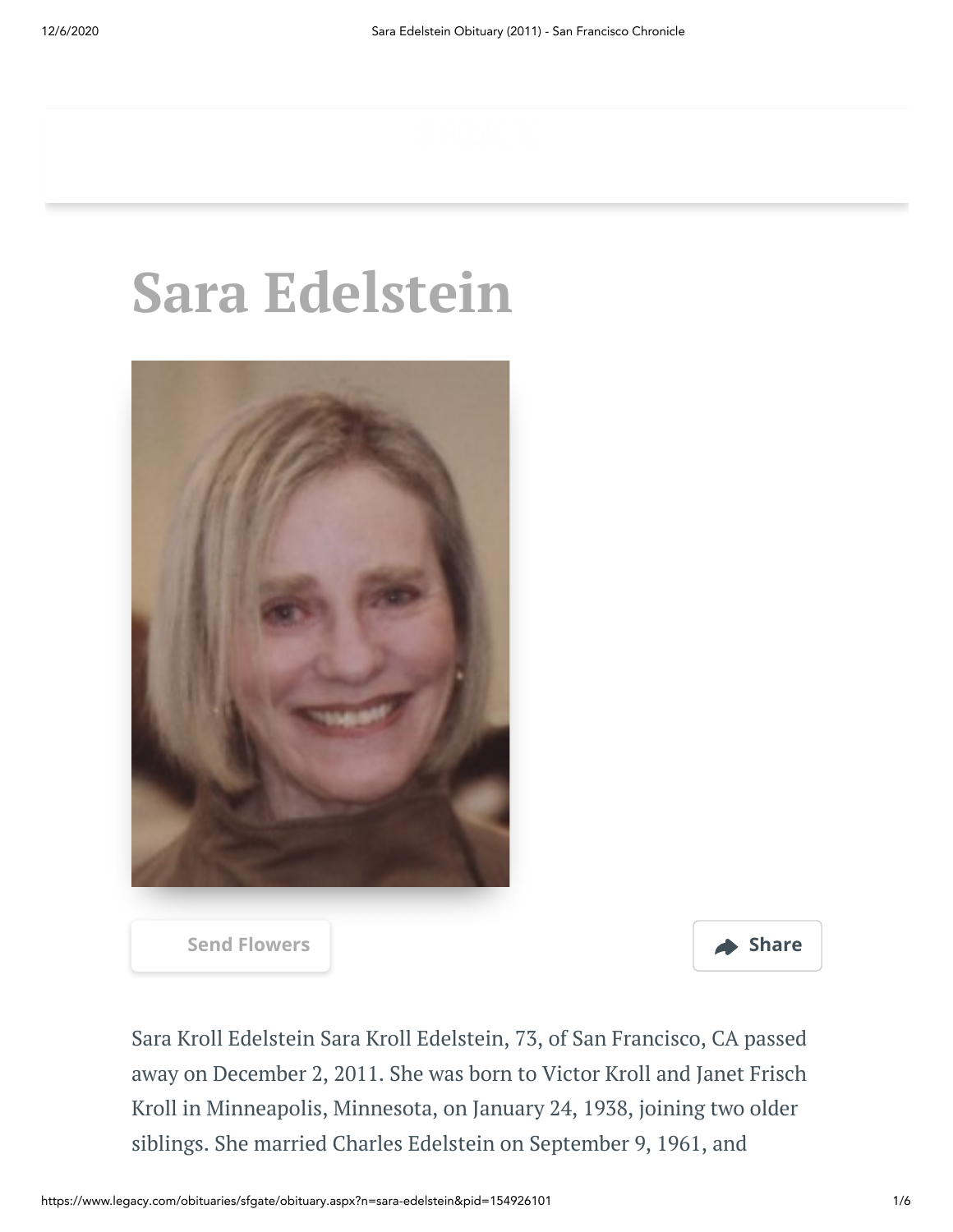became a devoted wife and mother in addition to a devoted sister and friend. Sara was ahead of her time, earning a Ph.D. in political science in an era when opportunities for women were rare and women who didn't look back were rarer. She set an example of striving for excellence, not just for her children but also for others whom she inspired by her achievements and words of encouragement. She retired as a professor of political science at California State University, Northridge, to focus on raising her family and creating a home that reflected her exquisite taste and many talents. Sara was lovely and loving, a clever and creative woman of standards who elevated those around her. She had a passion for creating beauty in her life and sharing it with others. She was a member of the Metropolitan Club and San Francisco's Garden Club, Symphony League, and Opera Guild. She loved to travel and brought back the influences of those experiences-the music, the art, the culture-to contribute to the happy family life she built with her husband and two children. Sara's fine eye and skilled hands created many wonderful things for the enjoyment of her friends and family. Some will live only in memory, like the dramatic Moroccan feasts she cooked and the gailycolored flowers she arranged and displayed; some will remain to bring comfort, like the pieces she crafted from sparkling thread and wooly yarn in the company of her knitting companions. Sara was unique, irreplaceable and utterly adored. The sadness of losing her is overshadowed only by the great joy we all shared together in the hours we did have with her in this life. Sara is survived by her husband, Charles Edelstein; two children, Alexander and Elizabeth (Christopher); a sister, Leona Kroll; a brother, Lawrence Kroll, and sister-in-law Kat; and many other beloved family and friends. A celebration of Sara's life will take place at the Metropolitan Club, 640 Sutter Street, San Francisco, California, on Friday, December 16 at 10:30 a.m. Memorial contributions may be made to The Hirshberg Foundation for Pancreatic Cancer Research, which may be contacted at [www.pancreatic.org](http://www.pancreatic.org/) or (310) 473- 5121.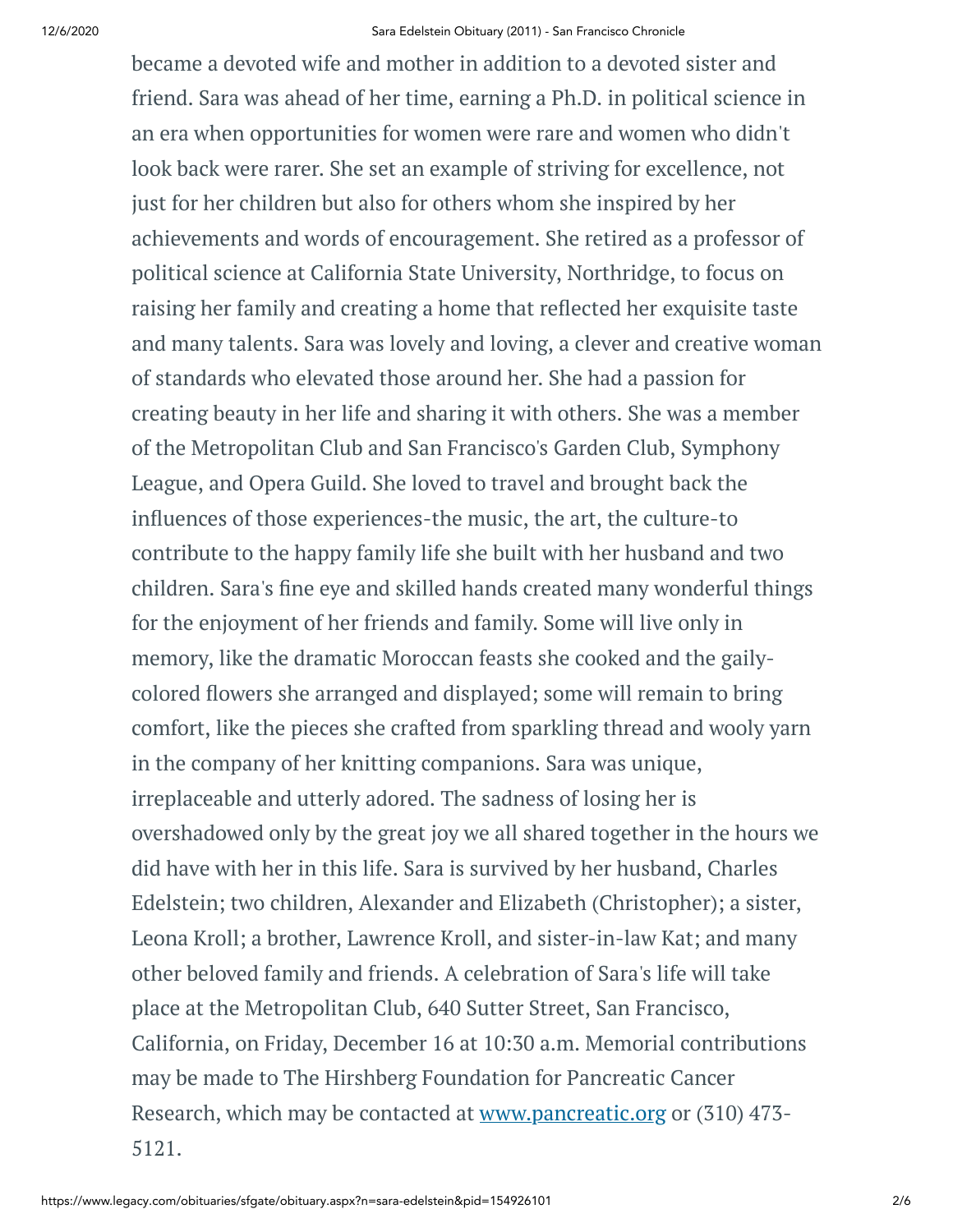To Plant Memorial Trees in memory, please visit our **[Sympathy](https://sympathy.legacy.com/en-us/funeral-flowers/name/sara-edelstein-funeral-flowers/p154926101/?affiliateId=662&pm=240) Store**.

Published in San Francisco Chronicle from Dec. 6 to Dec. 7, 2011.

**Edel** 

See n

# **MEMORIES & CO N DOLE N CES**

What would you like to say about Sara?

Not sure what to say?  $\blacktriangleright$ 



Your Name

Your Email Address

Your Relationship

 $\boxdot$  Get email updates for this page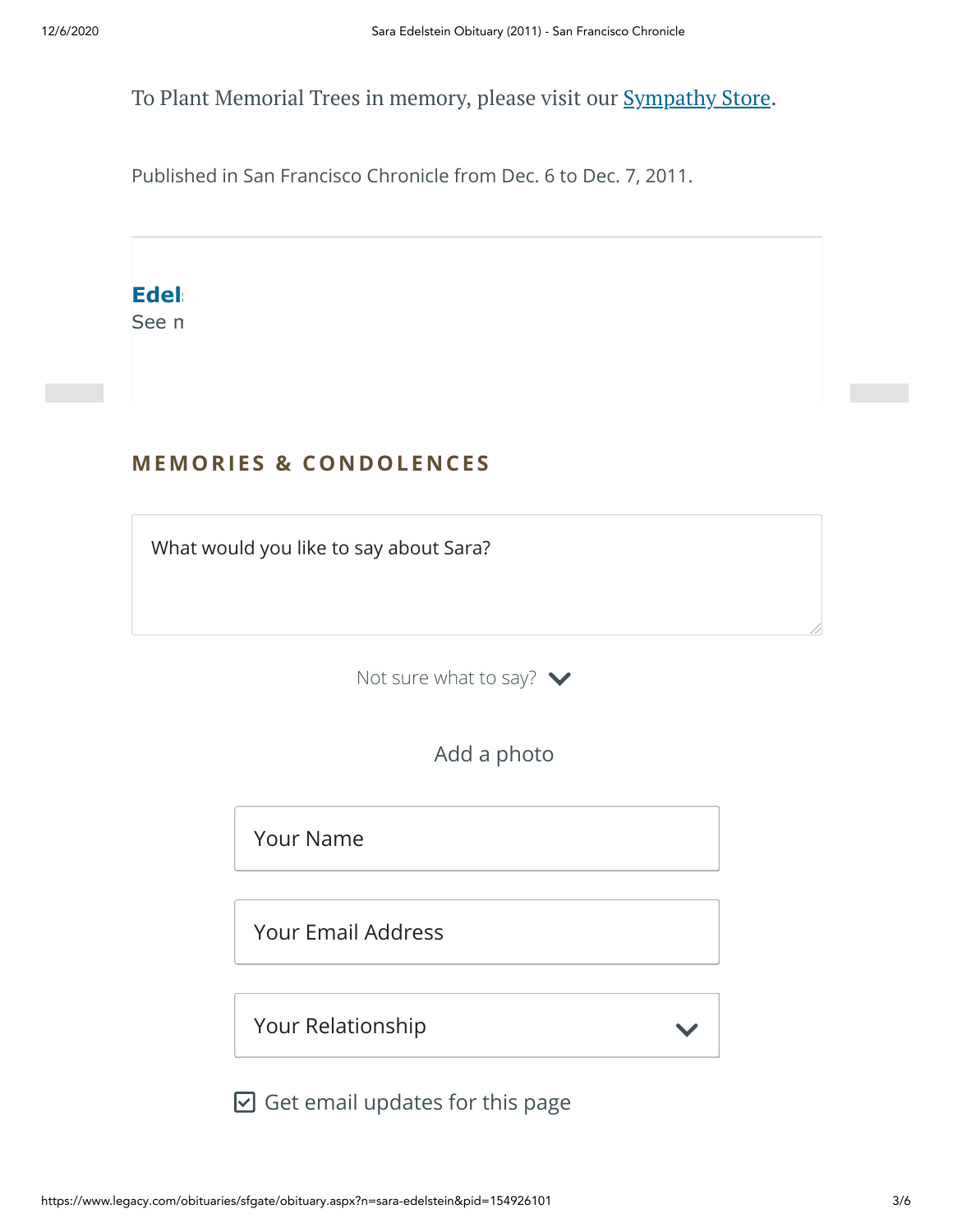12/6/2020 Sara Edelstein Obituary (2011) - San Francisco Chronicle

# **Add Memory**

[Posting Guidelines](https://www.legacy.com/guestbooks/posting-guidelines.aspx?n=Sara-Edelstein&pid=154926101) | [FAQ](https://www.legacy.com/guestbooks/faq.aspx?n=Sara-Edelstein&pid=154926101)

**3 entries**

# January 1, 2012

Sara is married to my cousin, Chuck. Sara was so kind to me when I moved to the Bay Area in 1978. I will always remember her fondly. How sad that pancreatic cancer took her life much too soon.My heart goes out to her loving husband and her two children, Alex and Liz. With sincere sympathy.....

#### **Brian Kessler**

### December 11, 2011

We are so sorry to hear about Sara. As the obituary states so eloquently, she was a special women with many talents and a caring nature. Any time that we happened to visit, we were made to feel right at home. She warmly welcomed us as the son and girlfriend/wife of friends as if we were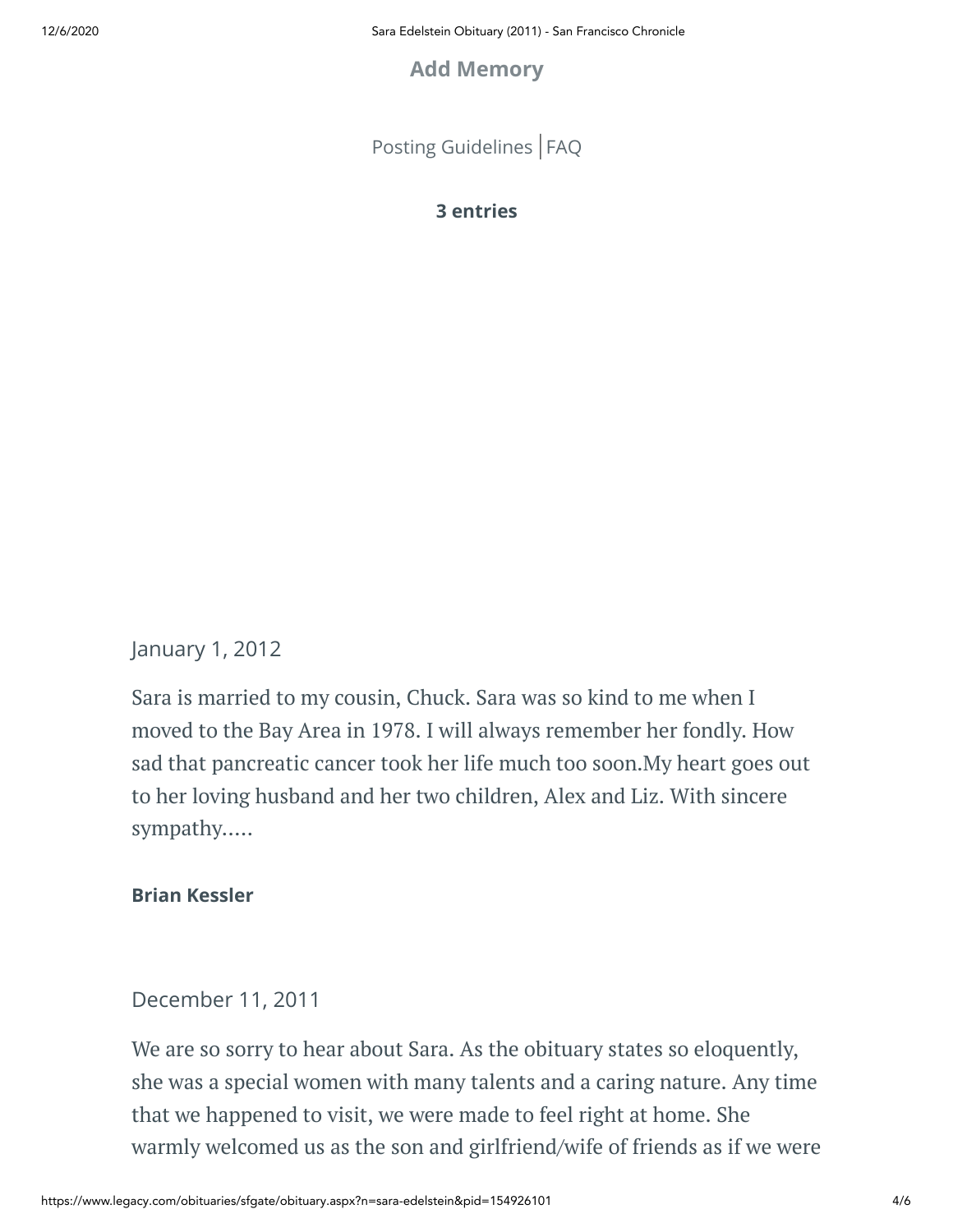family. There was always a sincerity in the conversations that we had with her and she will be missed by anyone who had the opportunity to know her.

Dan and Debi Brownstone

#### **Dan & Debi Brownstone**

December 7, 2011

I only had the pleasure of meeting Sara a couple of times, when she impressed me with her beauty, her poise and her warmth. I knew her better through her daughter, Liz, who spoke of her mother with so much love and pride. I am so sorry for this terrible loss. My heart goes out to all of you.

#### **Alisa Kwitney**

### **INVITE OTHERS TO ADD MEMORIES**

Share to let others add their own memories and condolences



# **ADVICE & SUPPORT**